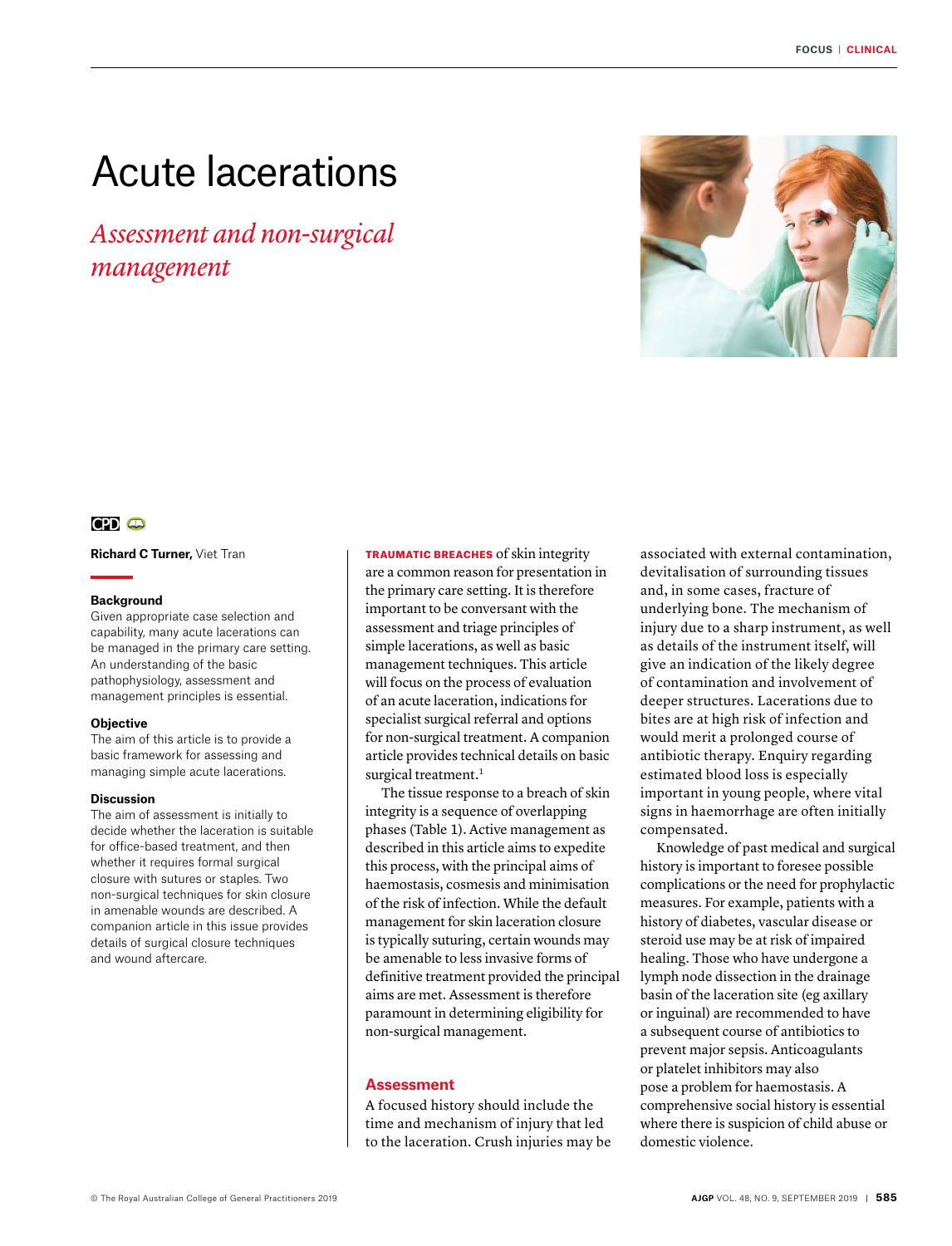For all but the most trivial of lacerations, pulse and blood pressure should be measured initially to ascertain whether there has been significant blood loss. First aid treatment of an actively bleeding wound is direct pressure with a compressive bandage. A more detailed examination will allow documentation of length, likely depth, and degree of external contamination. Further examination is determined by the location of the wound and anatomical knowledge of underlying structures. For limb lacerations, distal sensation, motor function and vascularity should be tested to exclude nerve, tendon or vascular damage. Potentially penetrating lacerations over the torso necessitate a thorough examination of the chest and abdomen to exclude complications such as pneumothorax or hollow-viscus perforation. It should be borne in mind that penetrating chest wounds below the level of the nipples also carry a risk of intra-peritoneal involvement.

Indications for referral of acute lacerations are shown in Box 1. Ultimately, the need for referral should be informed by the capacity of the individual practitioner to provide the appropriate standard of care in his/her practice setting.

#### **Management**

The ideal management for most acute lacerations is immediate (primary) closure with meticulous approximation of wound edges. Traditional teaching advises against closure of lacerations older than 6–8 hours, largely because of concerns about increased bacterial load in the wound.2,3 However, a recent Cochrane review yielded no high-quality evidence for or against a so-called 'golden period' for wound closure.<sup>4</sup> Therefore, the age of the wound per se should not inform the decision to primarily close or not, provided certain preparatory steps are undertaken:

**•** Tetanus prophylaxis should be considered for susceptible wounds, such as bites or those exposed to soil or other external contaminants. If any doubt exists regarding immunisation history, the patient should receive tetanus-containing vaccine and tetanus immunoglobulin.5

| Table 1. Biological phases of wound healing |                                                                                                                                                                                                                                                                                                                                                                                                                                                                          |  |  |  |
|---------------------------------------------|--------------------------------------------------------------------------------------------------------------------------------------------------------------------------------------------------------------------------------------------------------------------------------------------------------------------------------------------------------------------------------------------------------------------------------------------------------------------------|--|--|--|
| 1 Haemostasis                               | • Injured blood vessels constrict to minimise haemorrhage.<br>• Platelet plugs form to seal breaches in the vessels.<br>• Platelet plugs are stabilised by coagulation, whereby fibrin strands<br>bind platelets together.                                                                                                                                                                                                                                               |  |  |  |
| 2. Inflammation                             | • Damaged blood vessels leak white cells, growth factors, nutrients<br>and enzymes, which serve to prevent bacterial infection and<br>promote proliferation of repair cells.<br>Resulting transudate causes tissue swelling.                                                                                                                                                                                                                                             |  |  |  |
| 3. Proliferation                            | • Fibroblasts are activated and migrate into the wound defect,<br>laying down collagen and extracellular matrix.<br>• Some differentiate into myofibroblasts that draw the wound edges<br>together in a process known as wound contraction.<br>• Angiogenesis occurs, whereby new blood vessels grow into the<br>developing granulation tissue to keep it well oxygenated.<br>Epithelial cells proliferate from the edges inwards to resurface<br>the granulating wound. |  |  |  |
| 4. Maturation                               | • The cells of the proliferative phase are removed by apoptosis.<br>• The collagen that has been laid down remodels from type III to<br>type I, and becomes aligned with the skin's natural lines of tension.<br>• Cross-linking of collagen fibres leads to a reduction in the volume<br>of scar tissue, giving the wound additional strength, although a<br>completely healed wound will only regain about 80% of the strength<br>of the uninjured tissue.             |  |  |  |

- **•** Personal protective equipment consisting of gloves, gown or apron, and goggles – is recommended for the treatment of open wounds to protect the patient and the practitioner. No evidence currently exists to suggest the superiority of sterile technique over clean surgical technique.
- **•** Local anaesthesia is advised if significant tissue manipulation is required to approximate healthy skin edges, even if the wound is to be closed by non-surgical means. This can usually be done before skin antisepsis. Local anaesthetic can be infiltrated via the skin breach itself, in the dermal and subcutaneous layers, to a radius of 1–1.5 cm from the wound. This will adequately numb sensory nerve endings to enable potentially painful tissue handling. With appropriate expertise, regional nerve blocks are also a useful option for lacerations on extremities to avoid further tissue distortion. Maximum doses, onset times and duration of local anaesthetic agents should be considered (Table 2). Those incorporating adrenaline should be avoided on digits. In selected cases, there may be a case for 'pre-medication' with a topical local anaesthetic agent such as an anaesthetic cream, although the product information advises against using these on open wounds.<sup>6</sup>
- **•** For wounds potentially contaminated with particulate matter or bacteria, wound irrigation is most commonly effected with sterile normal saline, either gently applied with soaked gauze swabs or under pressure via syringe.

# **Box 1. Indications for referral**

- Suspected injury to underlying structures: nerves, tendons, named blood vessels, viscera, bones, joints
- Significant contamination or devitalisation of tissues
- Significant tissue loss or inability to primarily close wound edges
- Cosmetic considerations
- Unsuitability for local anaesthesia: large wound, need for extensive exploration or debridement, patient with needle phobia, children, combative patient, etc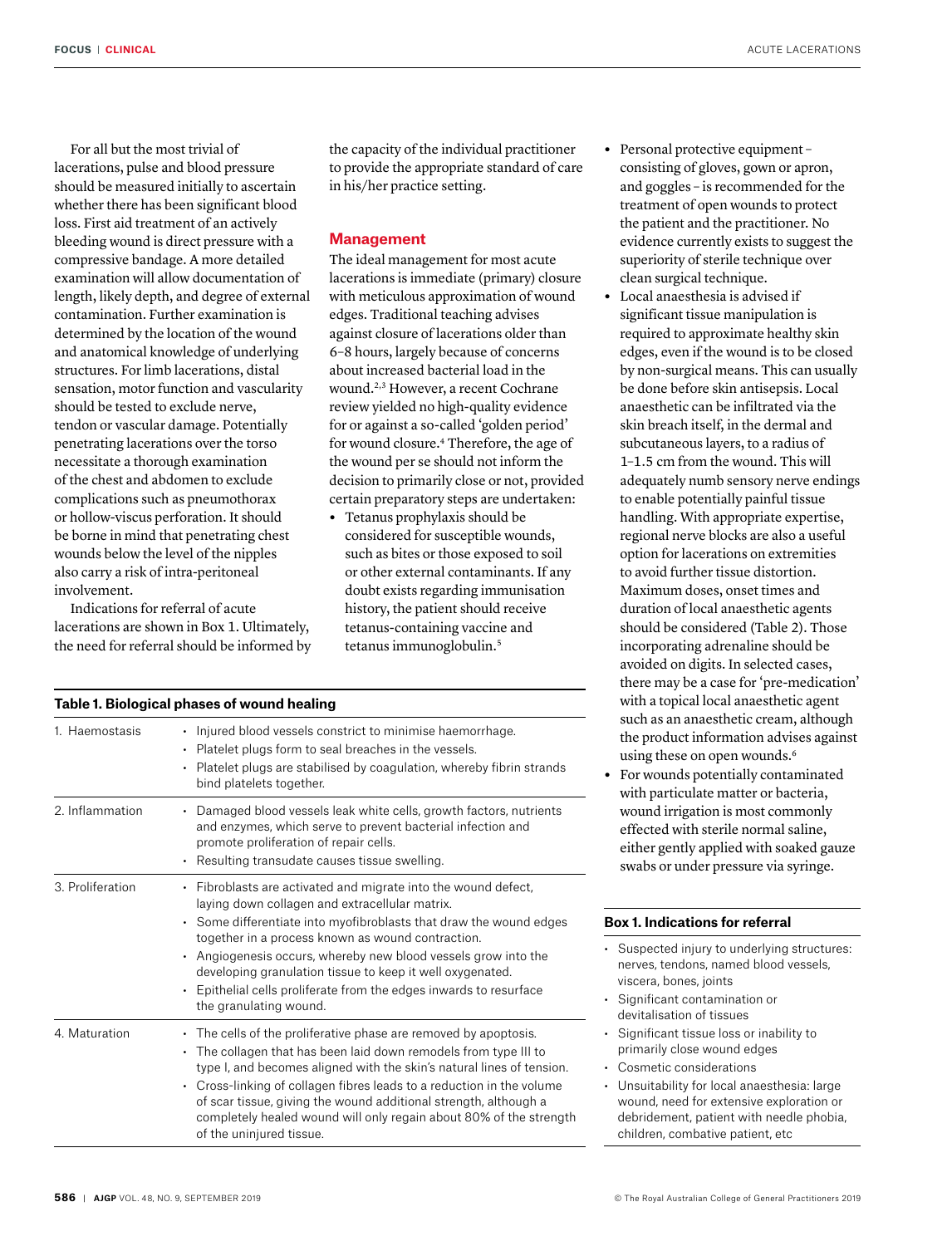There is no consensus on the additional benefit of active agents such as hydrogen peroxide or povidone iodine; at worst, they may be locally toxic to tissues and impair healing.7 A Cochrane review has shown that irrigation with tap water alone is equally safe and effective.<sup>8</sup>

- **•** Following preliminary cleansing, formal skin antisepsis is usually undertaken to reduce the load of ambient skin flora. Suitable antiseptic solutions are chlorhexidine gluconate or povidoneiodine, usually combined with alcohol. Swabbing should commence at a radius of 5–10 cm from the wound and move towards it. Care should be taken when swabbing in proximity to eyes and mucosal surfaces. The prepared surface can be left to air dry before manipulating the wound edges themselves.
- **•** Where foreign matter (eg ground-in dirt) in the wound cannot be removed by irrigation alone, this should be sharply excised with scissors or scalpel. The same applies to ragged or obviously devascularised wound edges, which should be debrided back to healthy, bleeding tissue.

Certain acute lacerations may be amenable to so-called needle-free or non-surgical techniques that do not necessitate further trauma to normal skin edges, such as by suture needles or staples.

### **Topical skin adhesives**

Originally used in veterinary practice, topical skin adhesives (TSAs) were approved for humans more than 20 years ago and offer an alternative for closure of traumatic skin lacerations. They use

the reaction between cyanoacrylate and formaldehyde to form a liquid adhesive. Benefits include a needle-free technique, painlessness,<sup>9</sup> faster repair time,<sup>9,10</sup> reduced resource requirements (including consumables and sedation in paediatric populations), a water-resistant covering and no need for suture removal.<sup>11</sup> Cosmetic outcomes and infection rates have shown equivalence to sutures.12–15 Disadvantages include a slightly increased rate of dehiscence (4% in comparison to 2% with sutures)<sup>9,10,16</sup> and allergic reactions.

The success of TSAs for lacerations is contingent on wound selection. The properties of TSAs restrict their use to 15–20% of all wounds and are described in Box 2.10 In the authors' experience, cases most suitable are children with small wounds (eg <4 cm), facial or scalp lacerations fitting the stated criteria, and wounds amenable to adhesive strips (discussed later in this article) but with a need for more durable wound edge adhesion.

After careful selection, the wound should be cleaned as usual. The wound edges then need to be approximated (longitudinal tension at either end often helps). The adhesive should be applied to fully opposed skin edges to form a bridge across the wound, as direct application to subcutaneous tissues may lead to an inflammatory reaction and impaired healing.17 A variety of TSAs exist, and knowing how to activate the polymerisation process and getting used to viscosity and flow will minimise unwanted spread and adhesion in locations such as around the eye. Once the polymerisation process is activated, TSA is applied to the wound and 5–10 mm either side. A wait

time of 10–15 seconds should be allowed before applying another coat. Three coats are required to provide the equivalent strength of 4.0 nylon after 2.5 minutes.<sup>10</sup> The wound can be left exposed once dry, or covered if there is risk of the patient picking at it. Antibiotic ointments should not be used in conjunction with cyanoacrylate glues as they inhibit setting and can in fact be used to facilitate glue removal if adjustments are required.18 The glue will peel off in 5–8 days, and an antibiotic ointment or petroleum jelly can help facilitate removal.

#### **Adhesive strips**

Adhesive strips may occasionally be used for minor tension-free skin breaks. However, their application as a sole wound closure agent is limited because of the need for persistent adhesion in most cases. They are more commonly useful in achieving initial wound edge approximation to be followed by definitive fixation with a TSA.19

## **Delayed primary and secondary closure**

For some acute lacerations, immediate definitive (primary) closure may not be indicated or feasible. Tiny skin breaks in cosmetically inconsequential areas may be treated by secondary closure, whereby non-adhesive dressings are periodically applied to facilitate natural healing by contraction and re-epithelialisation.20

A heavily contaminated wound, or one where devascularised areas have yet to declare, can be managed by delayed primary closure. This involves dressing the open wound as above and re-examining it 2–3 days later to ascertain feasibility of definitive closure.

| Table 2. Specifications of commonly used local anaesthetic agents |                        |                               |                           |                            |  |
|-------------------------------------------------------------------|------------------------|-------------------------------|---------------------------|----------------------------|--|
| <b>Anaesthetic</b>                                                | <b>Maximum</b><br>dose | <b>Maximum</b><br>volume (mL) | <b>Onset</b><br>(minutes) | <b>Duration</b><br>(hours) |  |
| Lignocaine 1%                                                     | $5 \,\mathrm{mg/kg}$   | 35                            | $\langle 2$               | $0.5 - 1$                  |  |
| Lignocaine 1%<br>with adrenaline                                  | 7 mg/kg                | 49                            | $\langle 2$               | $2 - 6$                    |  |
| Bupivacaine 0.25%                                                 | 175 mg                 | 70                            | $2 - 10$                  | $2 - 4$                    |  |
| Bupivacaine 0.25%<br>with adrenaline                              | $225 \text{ ma}$       | 90                            | $2 - 10$                  | $3 - 7$                    |  |

# **Box 2. Indications for topical skin adhesives**

- Good wound approximation
- Minimal or no tension
- Clean
- Dry/haemostatic
- Non-mucosal
- Patient with phobia of needles (eg children)